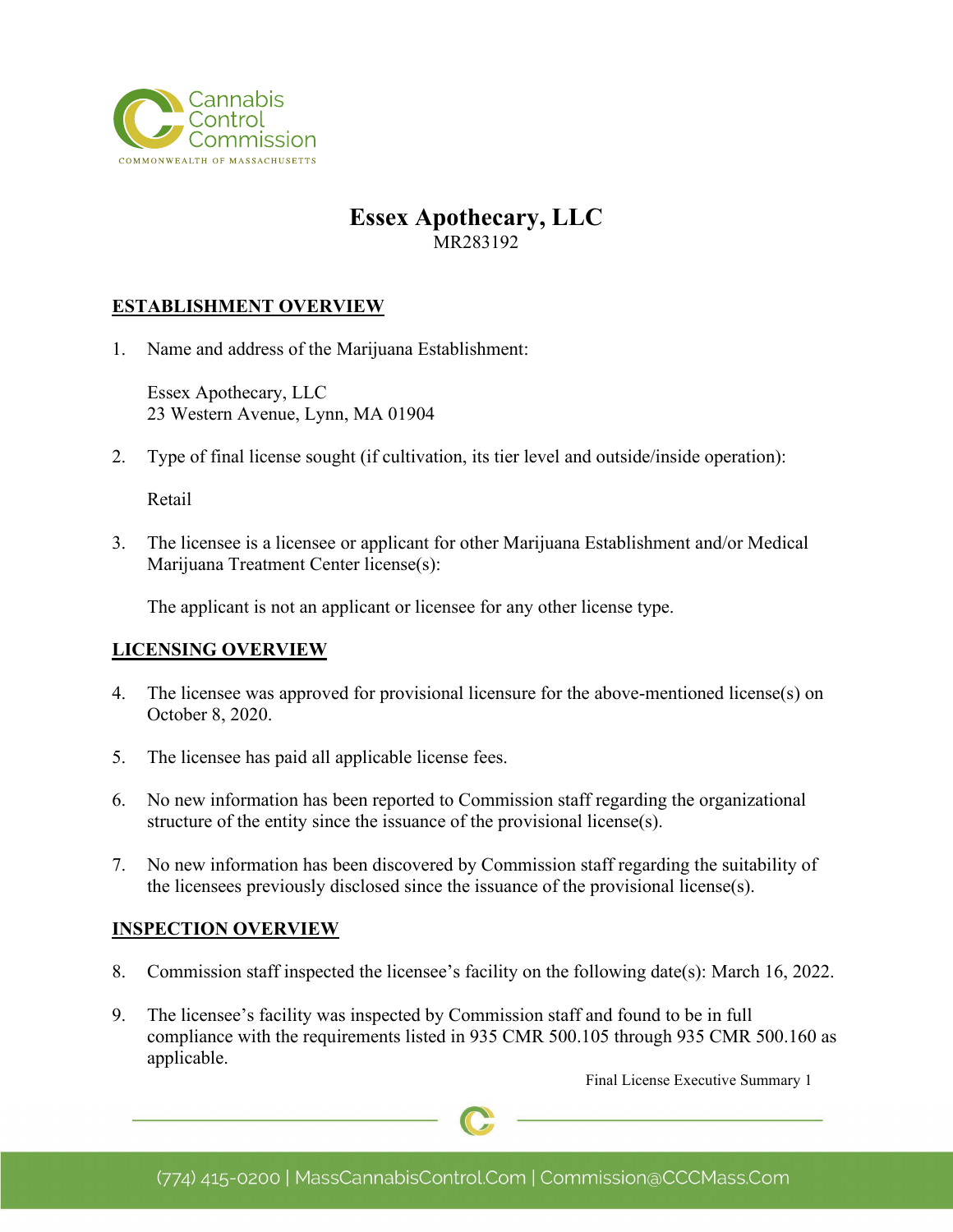- 10. No evidence was discovered during the inspection(s) that indicated the Marijuana Establishment was not in compliance with all applicable state laws and local bylaws or ordinances.
- 11. Specific information from Commission staff's inspection is highlighted below:
	- a. Security

Enforcement staff verified that all security-related requirements were in full compliance with Commission regulations. Some of the requirements verified include the following:

- i. The security of all entrances and exits;
- ii. Visitor procedures;
- iii. Limited access areas;
- iv. Verification of a primary and back-up security company;
- v. Presence of perimeter and duress alarms; and
- vi. All cameras complied with Commission requirements.
- b. Inventory and Storage

Enforcement staff verified that all inventory-related requirements were in full compliance with Commission regulations. Some of the requirements verified include the following:

- i. Secure storage of marijuana and marijuana products;
- ii. Sanitation and pest control measures; and
- iii. Inventory controls and procedures.
- c. Cultivation Operation

Not applicable.

d. Product Manufacturing Operation

Not applicable.

e. Retail Operation

Enforcement staff verified that all retail-related requirements were in full compliance with Commission regulations. Some of the requirements verified include the following:

- i. Verification of identifications for access;
- ii. Layout of the sales floor; and
- iii. Availability and contents of adult-use consumer education materials.
- f. Transportation

Final License Executive Summary 2